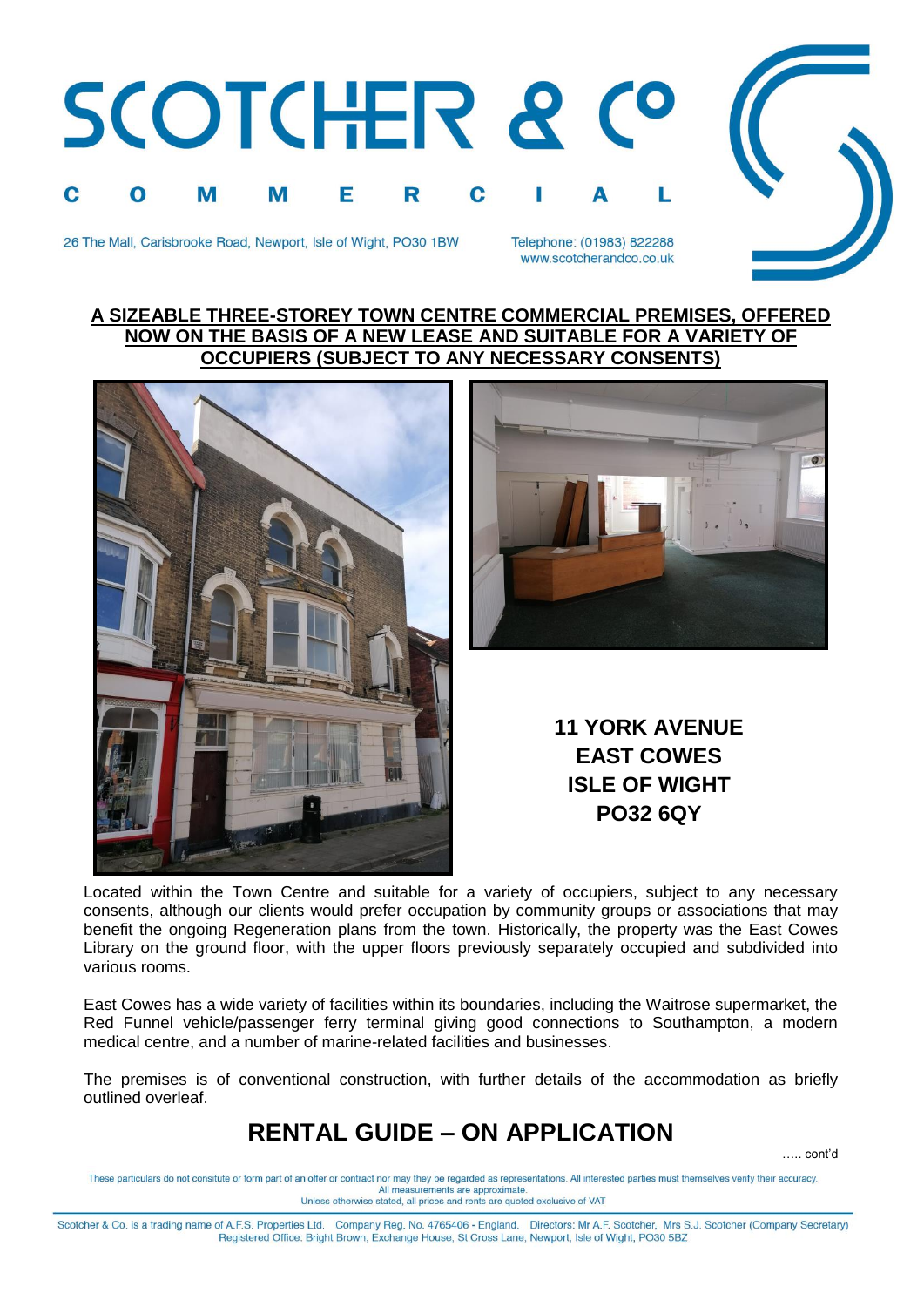**GROUND FLOOR** Small entrance lobby from York Avenue with staircase to the upper floors and door into the main ground floor accommodation, which measures overall some 28'3'' (8.61m) max., with a maximum depth of about 38'4'' (11.67m), plus an additional rear office.

The ground floor provides for some 924ft² (85.88m²).

**FIRST FLOOR** Accessed via a steep staircase from the ground floor lobby, and currently provides some 610ft² (56.61m²) NIA, currently subdivided into three main rooms, with internal corridor, internal kitchenette, store cupboard and ladies/gents WC facilities.

A further staircase leads up to…

- **SECOND FLOOR** Provides a further 760ft<sup>2</sup> (70.53m<sup>2</sup>) NIA, currently subdivided as five main rooms plus kitchen/staffroom.
- **EXTERNAL** We understand that there is rear pedestrian and vehicular shared access from Castle Street.
- **AGENT'S NOTES** The property has recently been refurbished and redecorated internally throughout, and is now served by two separate electrically-heated modern central heating systems to a number of modern radiators. Please note that Scotcher & Co are not responsible for the suitability or serviceability of any fixtures, fittings and equipment, including the heating system, as this is the responsibility of any interested applicants.

## **N/B: Basic floor plans are available to bona fide applicants and/or their professional advisors upon request to the agents.**

- **RATEABLE VALUE** From April 2017: Ground Floor - £5,800 Upper Floors - £5,000 UBR 2021/22 @ 49.8p in the £. The unit will need reassessing as a whole upon occupation, but should still qualify thereafter for complete small business rates relief, providing the occupier also qualifies. Applicants may wish to verify this information with the Rating Office on 01983 823920. **PLANNING** Interested applicants are advised to make their own planning enquiries
- of the IW Planning Unit on 01983 823552. We believe the premises could suit a wide variety of occupiers, either by way of the new Class E or by way of alternative consents, if required.
- **SERVICES** Water, electricity, drainage and gas are all understood to be available. However, interested parties should check the availability and suitability of main services to their own satisfaction.
- **EPCS** Ground Floor 'D' Certificate Available Upper Floors – 'E' – Certificate Available
- **TENURE** By way of a new commercial lease, effectively on a full repairing and insuring basis, with three-yearly upward-only rent reviews. The Landlord will insure the building with the tenant to pay the premium. The lease may be excluded from the security provisions of the Landlord & Tenant Act 1954, Part II, at Landlord's discretion. Otherwise, terms by negotiation.
- **POSSESSION** Upon legal completion.